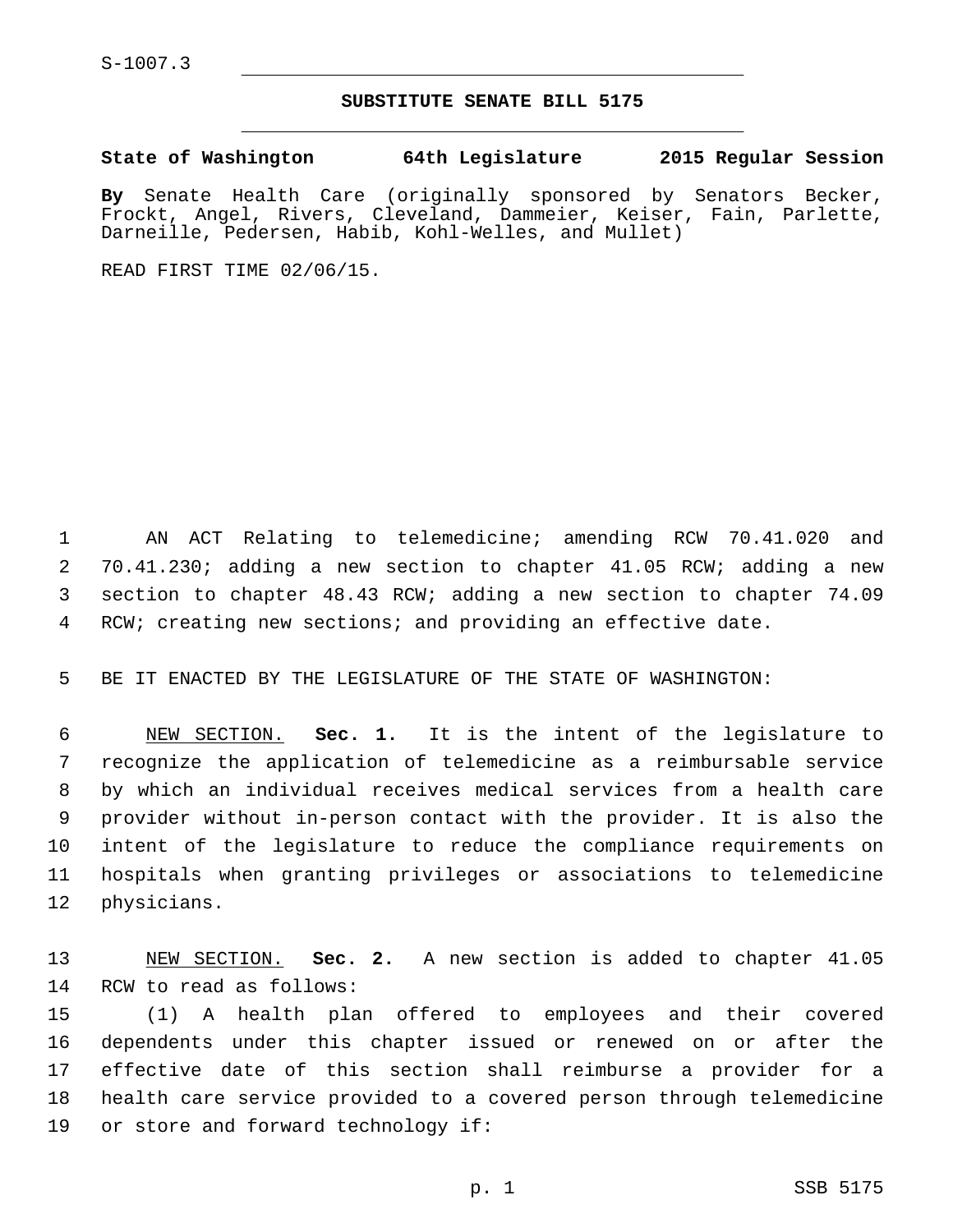(a) The plan provides coverage of the health care service when 2 provided in person by the provider;

(b) The health care service is medically necessary; and

 (c) The health care service is a service recognized as an essential health benefit under section 1302(b) of the federal patient protection and affordable care act in effect on the effective date of 7 this section.

 (2)(a) If the service is provided through store and forward technology there must be an associated office visit between the covered person and the referring health care provider. Nothing in this section prohibits the use of telemedicine for the associated 12 office visit.

 (b) For purposes of this section, reimbursement of store and forward technology is available only for those covered services specified in the negotiated agreement between the health plan and 16 health care provider.

 (3) An originating site for a telemedicine health care service subject to subsection (1) of this section includes a:

19 (a) Hospital;

20 (b) Rural health clinic;

21 (c) Federally qualified health center;

(d) Physician's or other health care provider's office;

23 (e) Community mental health center;

24 (f) Skilled nursing facility; or

 (g) Renal dialysis center, except an independent renal dialysis 26 center.

 (4) Any originating site under subsection (3) of this section may charge a facility fee for infrastructure and preparation of the patient. Reimbursement must be subject to a negotiated agreement between the originating site and the health plan. A distant site or any other site not identified in subsection (3) of this section may 32 not charge a facility fee.

 (5) The plan may not distinguish between originating sites that are rural and urban in providing the coverage required in subsection (1) of this section.35

 (6) The plan may subject coverage of a telemedicine or store and forward technology health service under subsection (1) of this section to all terms and conditions of the plan, including, but not limited to, utilization review, prior authorization, deductible,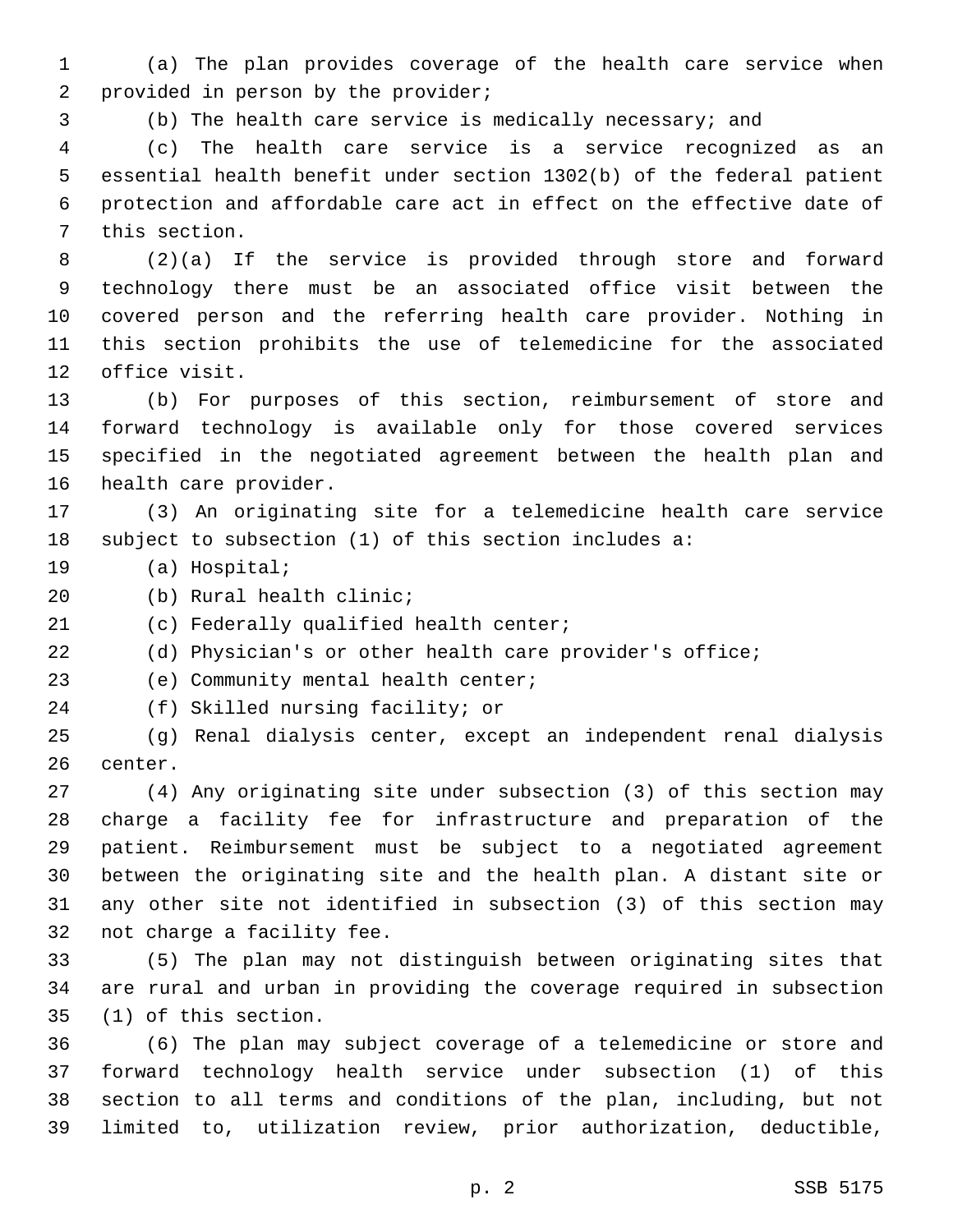copayment, or coinsurance requirements that are applicable to coverage of a comparable health care service provided in person.

(7) This section does not require the plan to reimburse:

(a) An originating site for professional fees;4

 (b) A provider for a health care service that is not a covered 6 benefit under the plan; or

 (c) An originating site or health care provider when the site or provider is not a contracted provider under the plan.

(9) For purposes of this section:9

 (a) "Distant site" means the site at which a physician or other licensed provider, delivering a professional service, is physically 12 located at the time the service is provided through telemedicine;

 (b) "Health care service" has the same meaning as in RCW 14 48.43.005;

 (c) "Hospital" means a facility licensed under chapter 70.41, 16 71.12, or 72.23 RCW;

 (d) "Originating site" means the physical location of a patient receiving health care services through telemedicine;

(e) "Provider" has the same meaning as in RCW 48.43.005;

 (f) "Store and forward technology" means use of an asynchronous transmission of a covered person's medical information from an originating site to the health care provider at a distant site which results in medical diagnosis and management of the covered person, and does not include the use of audio-only telephone, facsimile, or email; and

 (g) "Telemedicine" means the delivery of health care services through the use of interactive audio and video technology, permitting real-time communication between the patient at the originating site and the provider, for the purpose of diagnosis, consultation, or treatment. For purposes of this section only, "telemedicine" does not include the use of audio-only telephone, facsimile, or email.

 NEW SECTION. **Sec. 3.** A new section is added to chapter 48.43 33 RCW to read as follows:

 (1) For health plans issued or renewed on or after the effective date of this section, a health carrier shall reimburse a provider for a health care service provided to a covered person through 37 telemedicine store and forward technology if:

 (a) The plan provides coverage of the health care service when 39 provided in person by the provider;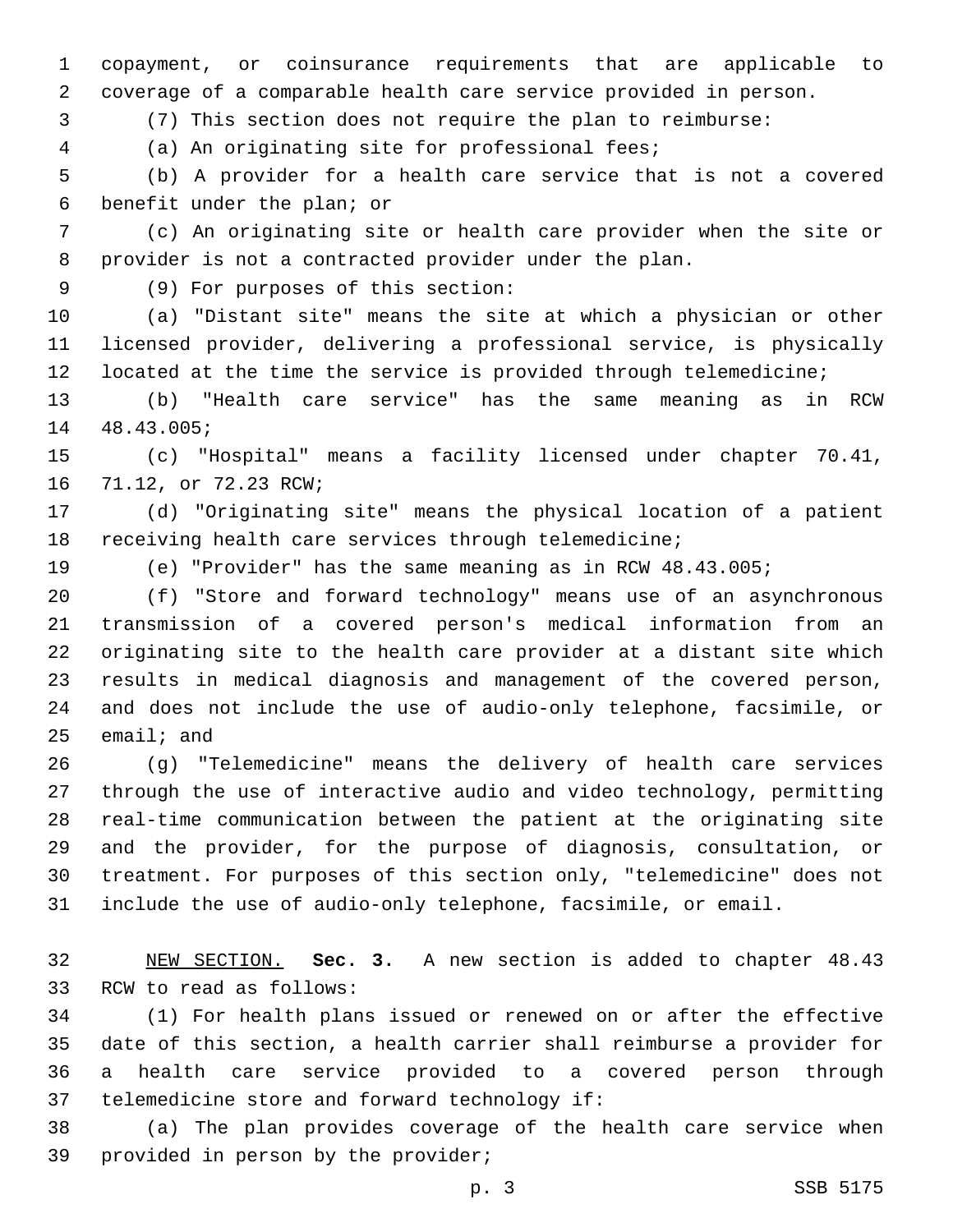(b) The health care service is medically necessary; and

 (c) The health care service is a service recognized as an essential health benefit under section 1302(b) of the federal patient protection and affordable care act in effect on the effective date of 5 this section.

 (2)(a) If the service is provided through store and forward technology there must be an associated office visit between the covered person and the referring health care provider. Nothing in this section prohibits the use of telemedicine for the associated 10 office visit.

 (b) For purposes of this section, reimbursement of store and forward technology is available only for those covered services specified in the negotiated agreement between the health carrier and 14 the health care provider.

 (3) An originating site for a telemedicine health care service subject to subsection (1) of this section includes a:

17 (a) Hospital;

18 (b) Rural health clinic;

19 (c) Federally qualified health center;

(d) Physician's or other health care provider's office;

21 (e) Community mental health center;

22 (f) Skilled nursing facility; or

 (g) Renal dialysis center, except an independent renal dialysis 24 center.

 (4) Any originating site under subsection (3) of this section may charge a facility fee for infrastructure and preparation of the patient. Reimbursement must be subject to a negotiated agreement between the originating site and the health carrier. A distant site or any other site not identified in subsection (3) of this section 30 may not charge a facility fee.

 (5) A health carrier may not distinguish between originating sites that are rural and urban in providing the coverage required in 33 subsection (1) of this section.

 (6) A health carrier may subject coverage of a telemedicine or store and forward technology health service under subsection (1) of this section to all terms and conditions of the plan in which the covered person is enrolled, including, but not limited to, utilization review, prior authorization, deductible, copayment, or coinsurance requirements that are applicable to coverage of a comparable health care service provided in person.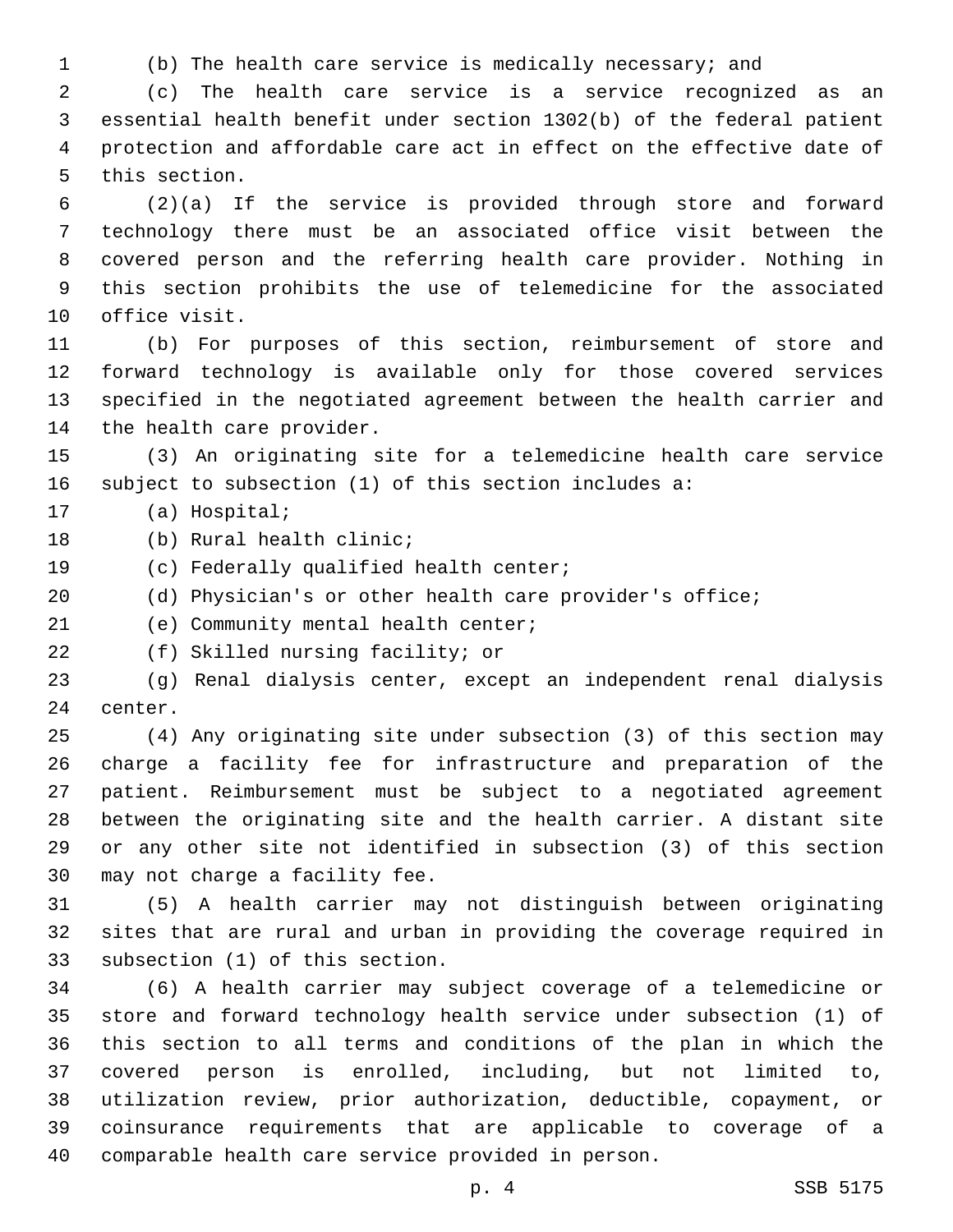(7) This section does not require a health carrier to reimburse:

(a) An originating site for professional fees;2

 (b) A provider for a health care service that is not a covered 4 benefit under the plan; or

 (c) An originating site or health care provider when the site or provider is not a contracted provider under the plan.

(8) For purposes of this section:7

 (a) "Distant site" means the site at which a physician or other licensed provider, delivering a professional service, is physically 10 located at the time the service is provided through telemedicine;

 (b) "Health care service" has the same meaning as in RCW 12 48.43.005;

 (c) "Hospital" means a facility licensed under chapter 70.41, 14 71.12, or 72.23 RCW;

 (d) "Originating site" means the physical location of a patient receiving health care services through telemedicine;

(e) "Provider" has the same meaning as in RCW 48.43.005;

 (f) "Store and forward technology" means use of an asynchronous transmission of a covered person's medical information from an originating site to the health care provider at a distant site which results in medical diagnosis and management of the covered person, and does not include the use of audio-only telephone, facsimile, or email; and

 (g) "Telemedicine" means the delivery of health care services through the use of interactive audio and video technology, permitting real-time communication between the patient at the originating site and the provider, for the purpose of diagnosis, consultation, or treatment. For purposes of this section only, "telemedicine" does not include the use of audio-only telephone, facsimile, or email.

 NEW SECTION. **Sec. 4.** A new section is added to chapter 74.09 31 RCW to read as follows:

 (1) Upon initiation or renewal of a contract with the Washington state health care authority to administer a medicaid managed care plan, a managed health care system shall reimburse a provider for a health care service provided to a covered person through telemedicine 36 store and forward technology if:

 (a) The medicaid managed care plan in which the covered person is enrolled provides coverage of the health care service when provided 39 in person by the provider;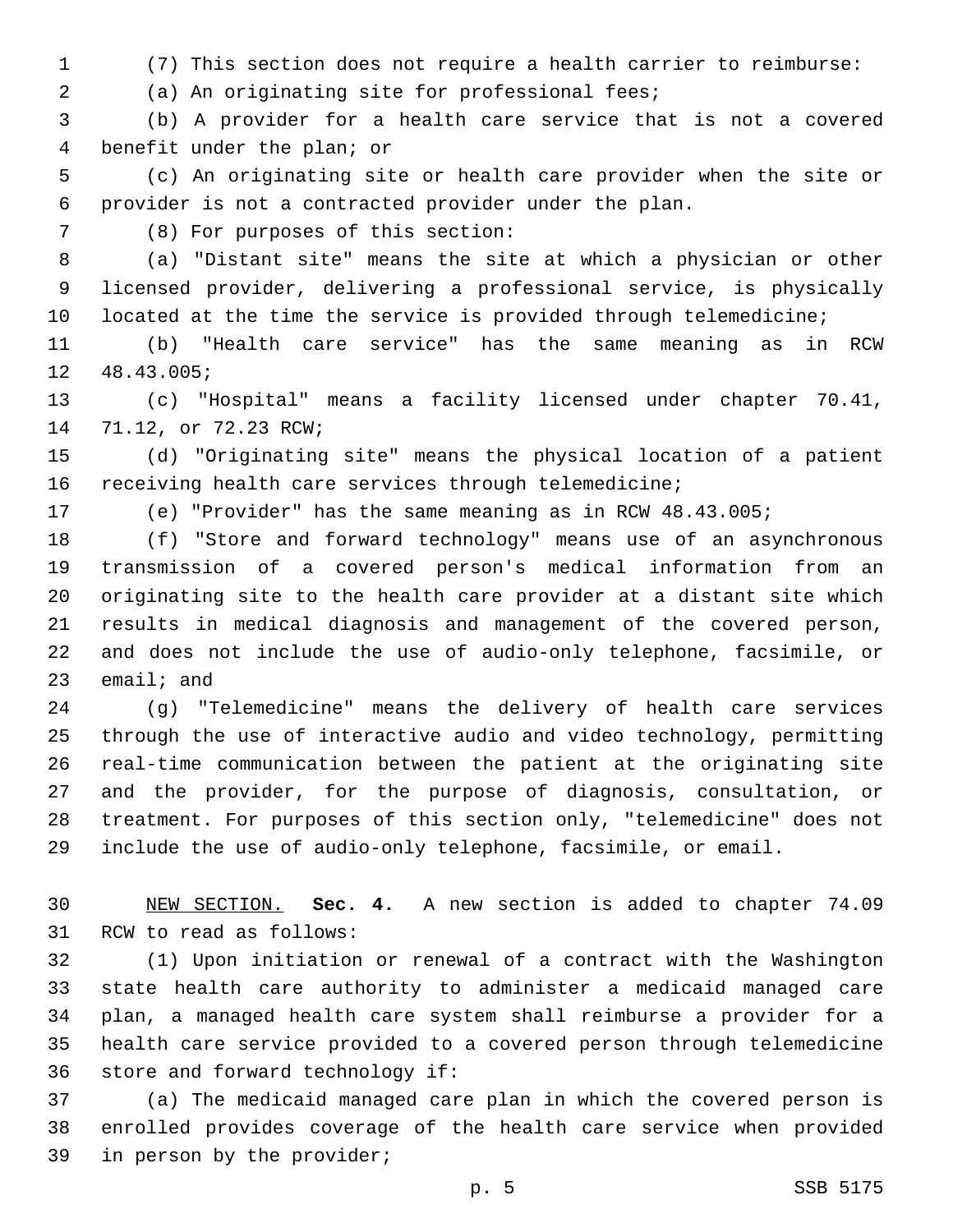(b) The health care service is medically necessary; and

 (c) The health care service is a service recognized as an essential health benefit under section 1302(b) of the federal patient protection and affordable care act in effect on the effective date of 5 this section.

 (2)(a) If the service is provided through store and forward technology there must be an associated visit between the covered person and the referring health care provider. Nothing in this section prohibits the use of telemedicine for the associated office 10 visit.

 (b) For purposes of this section, reimbursement of store and forward technology is available only for those services specified in the negotiated agreement between the managed health care system and 14 health care provider.

 (3) An originating site for a telemedicine health care service subject to subsection (1) of this section includes a:

17 (a) Hospital;

18 (b) Rural health clinic;

19 (c) Federally qualified health center;

(d) Physician's or other health care provider's office;

21 (e) Community mental health center;

22 (f) Skilled nursing facility; or

 (g) Renal dialysis center, except an independent renal dialysis 24 center.

 (4) Any originating site under subsection (3) of this section may charge a facility fee for infrastructure and preparation of the patient. Reimbursement must be subject to a negotiated agreement between the originating site and the managed health care system. A distant site or any other site not identified in subsection (3) of 30 this section may not charge a facility fee.

 (5) A managed health care system may not distinguish between originating sites that are rural and urban in providing the coverage 33 required in subsection (1) of this section.

 (6) A managed health care system may subject coverage of a telemedicine or store and forward technology health service under subsection (1) of this section to all terms and conditions of the plan in which the covered person is enrolled, including, but not limited to, utilization review, prior authorization, deductible, copayment, or coinsurance requirements that are applicable to coverage of a comparable health care service provided in person.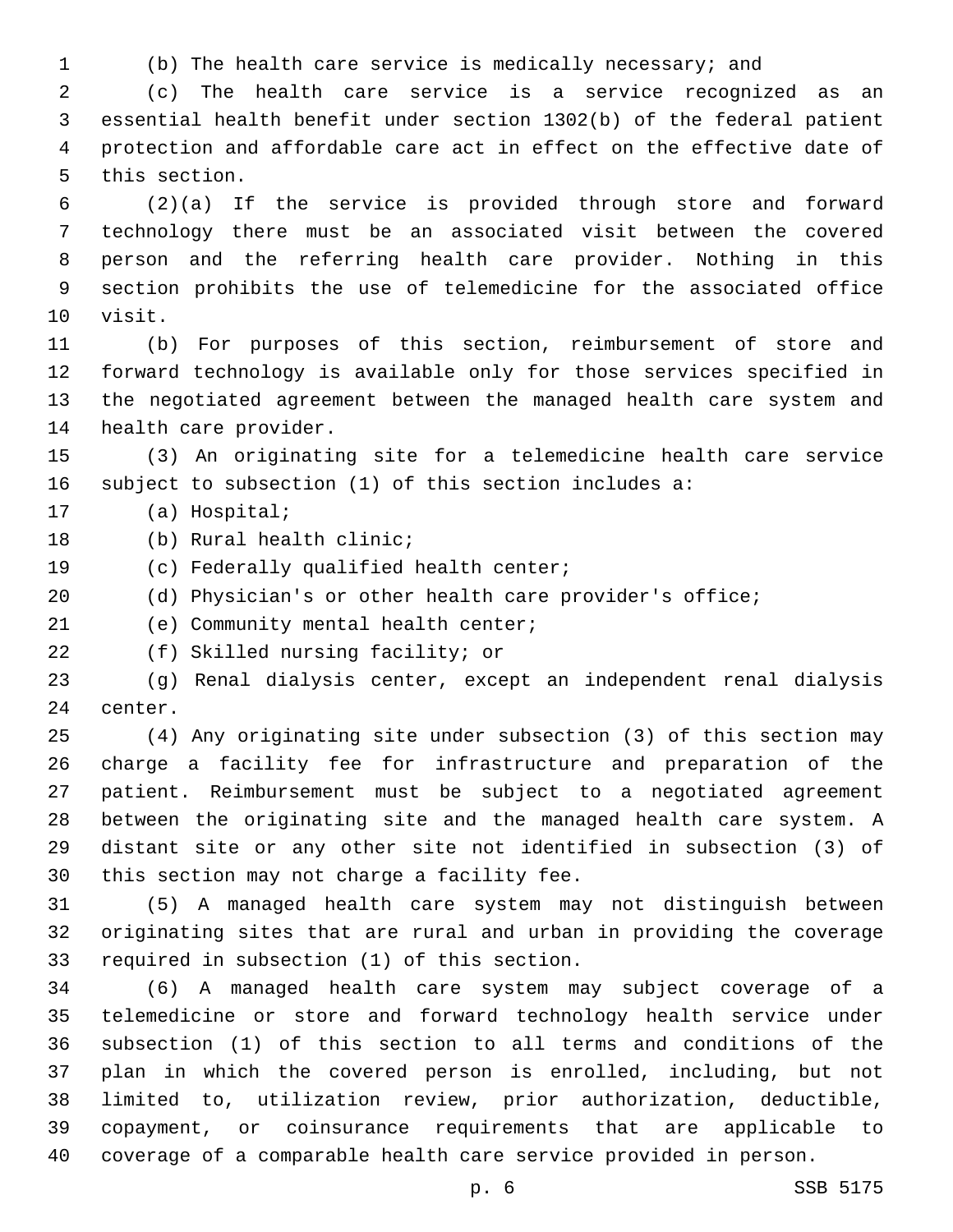(7) This section does not require a managed health care system to 2 reimburse:

3 (a) An originating site for professional fees;

 (b) A provider for a health care service that is not a covered 5 benefit under the plan; or

 (c) An originating site or health care provider when the site or provider is not a contracted provider under the plan.

(8) For purposes of this section:8

 (a) "Distant site" means the site at which a physician or other licensed provider, delivering a professional service, is physically located at the time the service is provided through telemedicine;

 (b) "Health care service" has the same meaning as in RCW 13 48.43.005;

 (c) "Hospital" means a facility licensed under chapter 70.41, 15 71.12, or 72.23 RCW;

 (d) "Managed health care system" means any health care organization, including health care providers, insurers, health care service contractors, health maintenance organizations, health insuring organizations, or any combination thereof, that provides directly or by contract health care services covered under this chapter and rendered by licensed providers, on a prepaid capitated 22 basis and that meets the requirements of section  $1903(m)(1)(A)$  of Title XIX of the federal social security act or federal demonstration waivers granted under section 1115(a) of Title XI of the federal 25 social security act;

 (e) "Originating site" means the physical location of a patient receiving health care services through telemedicine;

(f) "Provider" has the same meaning as in RCW 48.43.005;

 (g) "Store and forward technology" means use of an asynchronous transmission of a covered person's medical information from an originating site to the health care provider at a distant site which results in medical diagnosis and management of the covered person, and does not include the use of audio-only telephone, facsimile, or email; and

 (h) "Telemedicine" means the delivery of health care services through the use of interactive audio and video technology, permitting real-time communication between the patient at the originating site and the provider, for the purpose of diagnosis, consultation, or treatment. For purposes of this section only, "telemedicine" does not include the use of audio-only telephone, facsimile, or email.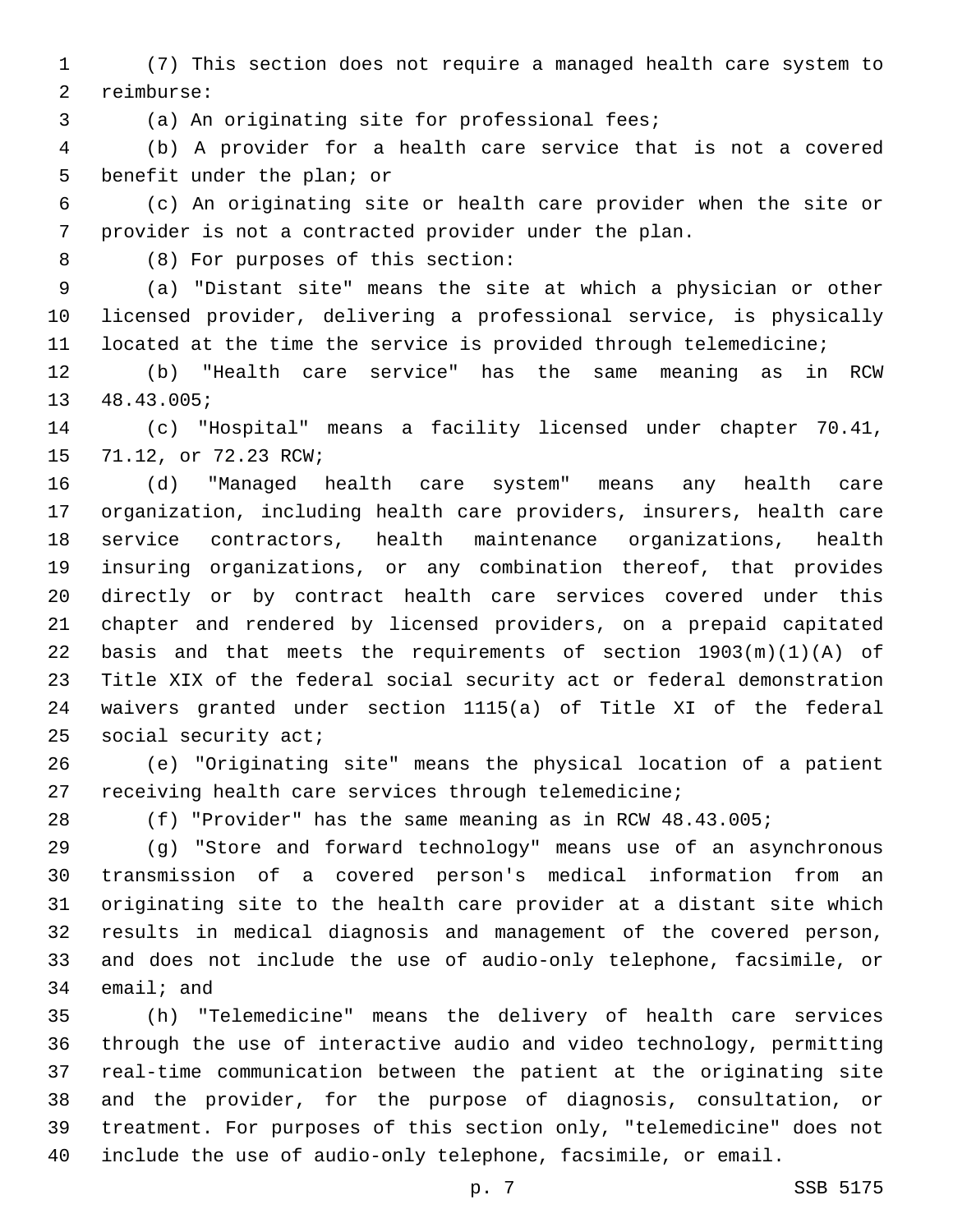(9) To measure the impact on access to care for underserved communities and costs to the state and the medicaid managed health care system for reimbursement of telemedicine services, the Washington state health care authority, using existing data and resources, shall provide a report to the appropriate policy and fiscal committees of the legislature no later than December 31, 2018.

 **Sec. 5.** RCW 70.41.020 and 2010 c 94 s 17 are each amended to 8 read as follows:

 Unless the context clearly indicates otherwise, the following terms, whenever used in this chapter, shall be deemed to have the 11 following meanings:

(1) "Department" means the Washington state department of health.

 (2) "Emergency care to victims of sexual assault" means medical examinations, procedures, and services provided by a hospital emergency room to a victim of sexual assault following an alleged 16 sexual assault.

 (3) "Emergency contraception" means any health care treatment approved by the food and drug administration that prevents pregnancy, including but not limited to administering two increased doses of certain oral contraceptive pills within seventy-two hours of sexual 21 contact.

 (4) "Hospital" means any institution, place, building, or agency which provides accommodations, facilities and services over a continuous period of twenty-four hours or more, for observation, diagnosis, or care, of two or more individuals not related to the operator who are suffering from illness, injury, deformity, or abnormality, or from any other condition for which obstetrical, medical, or surgical services would be appropriate for care or diagnosis. "Hospital" as used in this chapter does not include hotels, or similar places furnishing only food and lodging, or simply domiciliary care; nor does it include clinics, or physician's offices where patients are not regularly kept as bed patients for twenty-four hours or more; nor does it include nursing homes, as defined and which come within the scope of chapter 18.51 RCW; nor does it include birthing centers, which come within the scope of chapter 18.46 RCW; nor does it include psychiatric hospitals, which come within the scope of chapter 71.12 RCW; nor any other hospital, or institution specifically intended for use in the diagnosis and care of those suffering from mental illness, intellectual disability, convulsive

p. 8 SSB 5175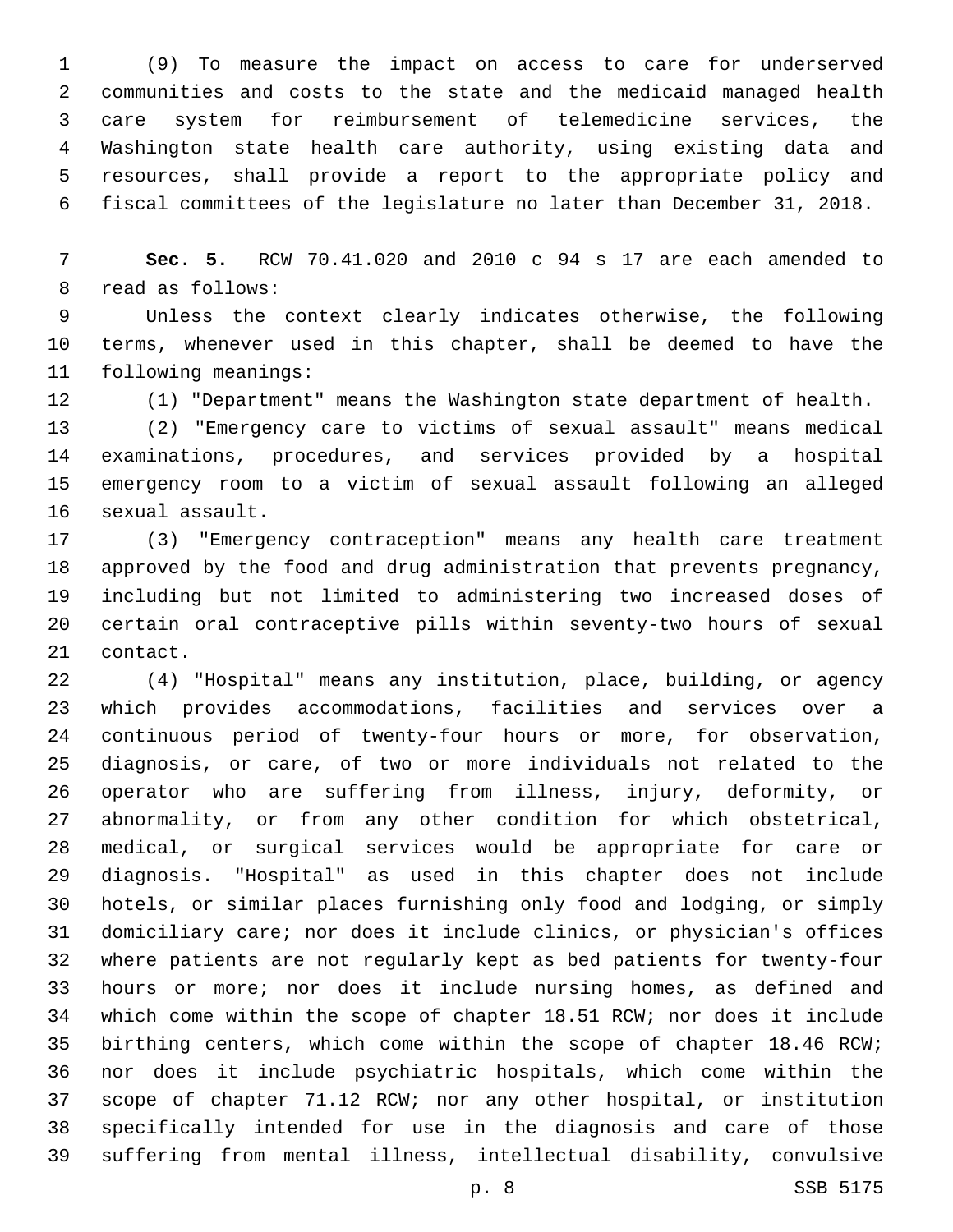disorders, or other abnormal mental condition. Furthermore, nothing in this chapter or the rules adopted pursuant thereto shall be construed as authorizing the supervision, regulation, or control of the remedial care or treatment of residents or patients in any hospital conducted for those who rely primarily upon treatment by prayer or spiritual means in accordance with the creed or tenets of any well recognized church or religious denominations.

 (5) "Person" means any individual, firm, partnership, corporation, company, association, or joint stock association, and 10 the legal successor thereof.

(6) "Secretary" means the secretary of health.

(7) "Sexual assault" has the same meaning as in RCW 70.125.030.

 (8) "Victim of sexual assault" means a person who alleges or is alleged to have been sexually assaulted and who presents as a 15 patient.

 (9) "Distant site" means the site at which a physician or other licensed provider, delivering a professional service, is physically located at the time the service is provided through telemedicine.

 (10) "Originating site" means the physical location of a patient receiving health care services through telemedicine.

21 (11) "Telemedicine" means the delivery of health care services through the use of interactive audio and video technology, permitting real-time communication between the patient at the originating site and the provider, for the purpose of diagnosis, consultation, or treatment. "Telemedicine" does not include the use of audio-only telephone, facsimile, or email.

 **Sec. 6.** RCW 70.41.230 and 2013 c 301 s 3 are each amended to 28 read as follows:

 (1) Except as provided in subsection (3) of this section, prior to granting or renewing clinical privileges or association of any physician or hiring a physician, a hospital or facility approved pursuant to this chapter shall request from the physician and the physician shall provide the following information:

 (a) The name of any hospital or facility with or at which the physician had or has any association, employment, privileges, or practice during the prior five years: PROVIDED, That the hospital may request additional information going back further than five years, and the physician shall use his or her best efforts to comply with 39 such a request for additional information;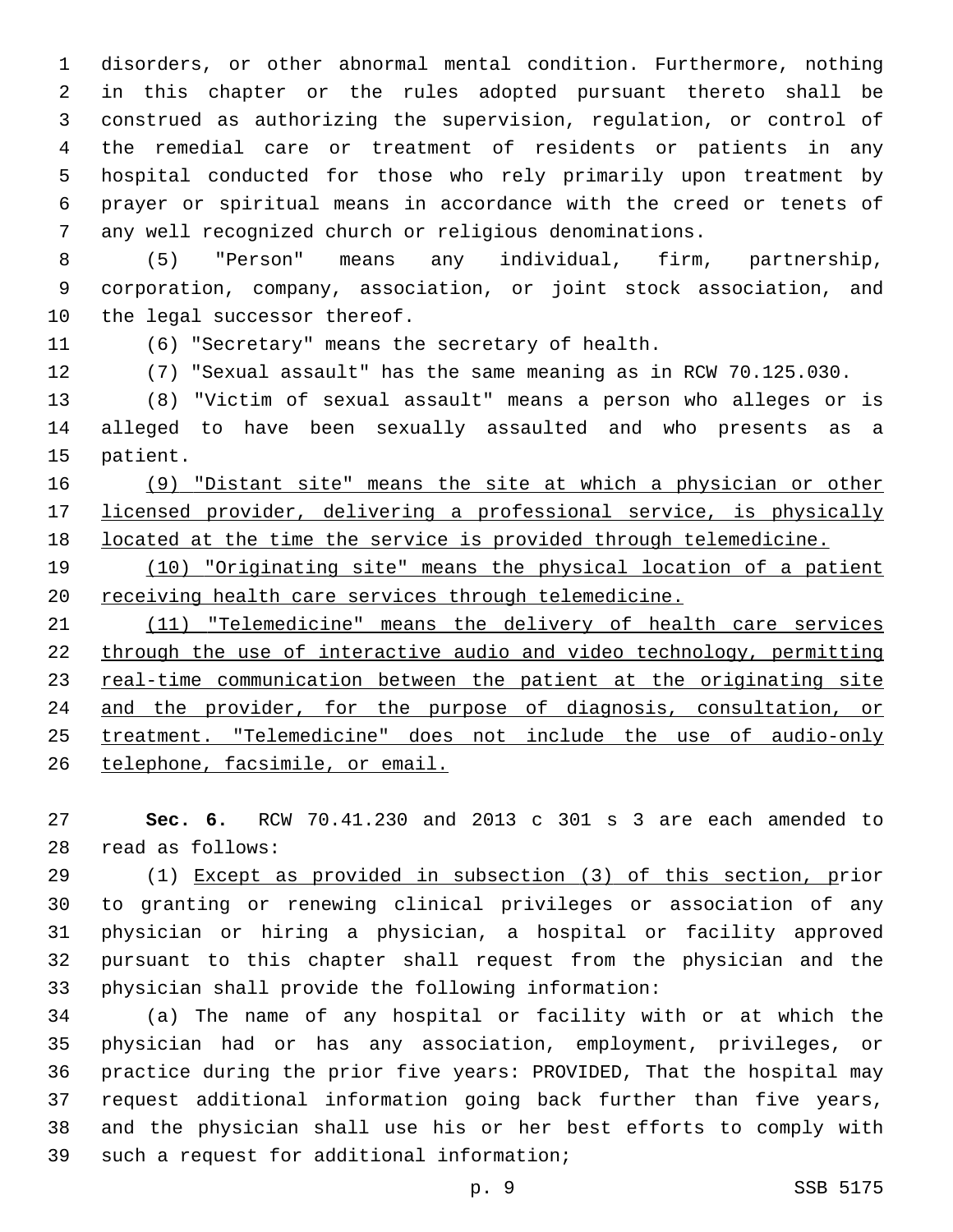(b) Whether the physician has ever been or is in the process of being denied, revoked, terminated, suspended, restricted, reduced, limited, sanctioned, placed on probation, monitored, or not renewed for any professional activity listed in (b)(i) through (x) of this subsection, or has ever voluntarily or involuntarily relinquished, withdrawn, or failed to proceed with an application for any professional activity listed in (b)(i) through (x) of this subsection in order to avoid an adverse action or to preclude an investigation or while under investigation relating to professional competence or 10 conduct:

(i) License to practice any profession in any jurisdiction;

 (ii) Other professional registration or certification in any 13 jurisdiction;

14 (iii) Specialty or subspecialty board certification;

(iv) Membership on any hospital medical staff;

 (v) Clinical privileges at any facility, including hospitals, ambulatory surgical centers, or skilled nursing facilities;

 (vi) Medicare, medicaid, the food and drug administration, the national institute of health (office of human research protection), governmental, national, or international regulatory agency, or any 21 public program;

(vii) Professional society membership or fellowship;

 (viii) Participation or membership in a health maintenance organization, preferred provider organization, independent practice association, physician-hospital organization, or other entity;

26 (ix) Academic appointment;

 (x) Authority to prescribe controlled substances (drug 28 enforcement agency or other authority);

 (c) Any pending professional medical misconduct proceedings or any pending medical malpractice actions in this state or another state, the substance of the allegations in the proceedings or actions, and any additional information concerning the proceedings or 33 actions as the physician deems appropriate;

 (d) The substance of the findings in the actions or proceedings and any additional information concerning the actions or proceedings 36 as the physician deems appropriate;

 (e) A waiver by the physician of any confidentiality provisions concerning the information required to be provided to hospitals 39 pursuant to this subsection; and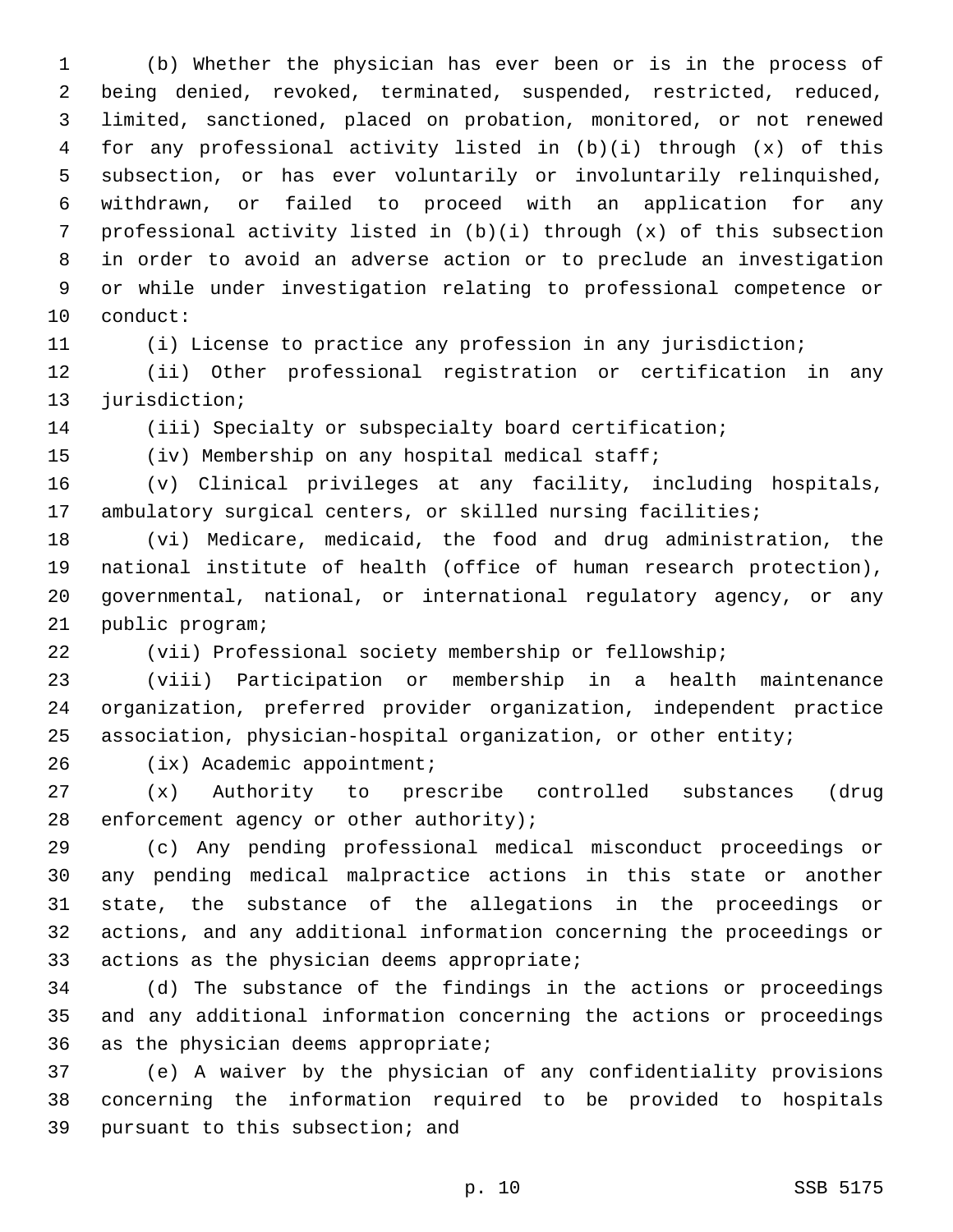(f) A verification by the physician that the information provided 2 by the physician is accurate and complete.

 (2) Except as provided in subsection (3) of this section, prior to granting privileges or association to any physician or hiring a physician, a hospital or facility approved pursuant to this chapter shall request from any hospital with or at which the physician had or has privileges, was associated, or was employed, during the preceding five years, the following information concerning the physician:

 (a) Any pending professional medical misconduct proceedings or any pending medical malpractice actions, in this state or another 11 state;

 (b) Any judgment or settlement of a medical malpractice action and any finding of professional misconduct in this state or another 14 state by a licensing or disciplinary board; and

 (c) Any information required to be reported by hospitals pursuant 16 to RCW 18.71.0195.

 (3) In lieu of the requirements of subsections (1) and (2) of this section, when granting or renewing privileges or association of any physician providing telemedicine services, an originating site hospital may rely on a distant site hospital's decision to grant or renew clinical privileges or association of the physician if the originating site hospital obtains reasonable assurances, through a 23 written agreement with the distant site hospital, that all of the 24 following provisions are met:

 (a) The distant site hospital providing the telemedicine services is a medicare participating hospital;

 (b) Any physician providing telemedicine services at the distant site hospital will be fully privileged to provide such services by the distant site hospital;

 (c) Any physician providing telemedicine services will hold and maintain a valid license to perform such services issued or 32 recognized by the state of Washington; and

 (d) With respect to any distant site physician who holds current privileges at the originating site hospital whose patients are receiving the telemedicine services, the originating site hospital has evidence of an internal review of the distant site physician's performance of these privileges and sends the distant site hospital such performance information for use in the periodic appraisal of the distant site physician. At a minimum, this information must include all adverse events, as defined in RCW 70.56.010, that result from the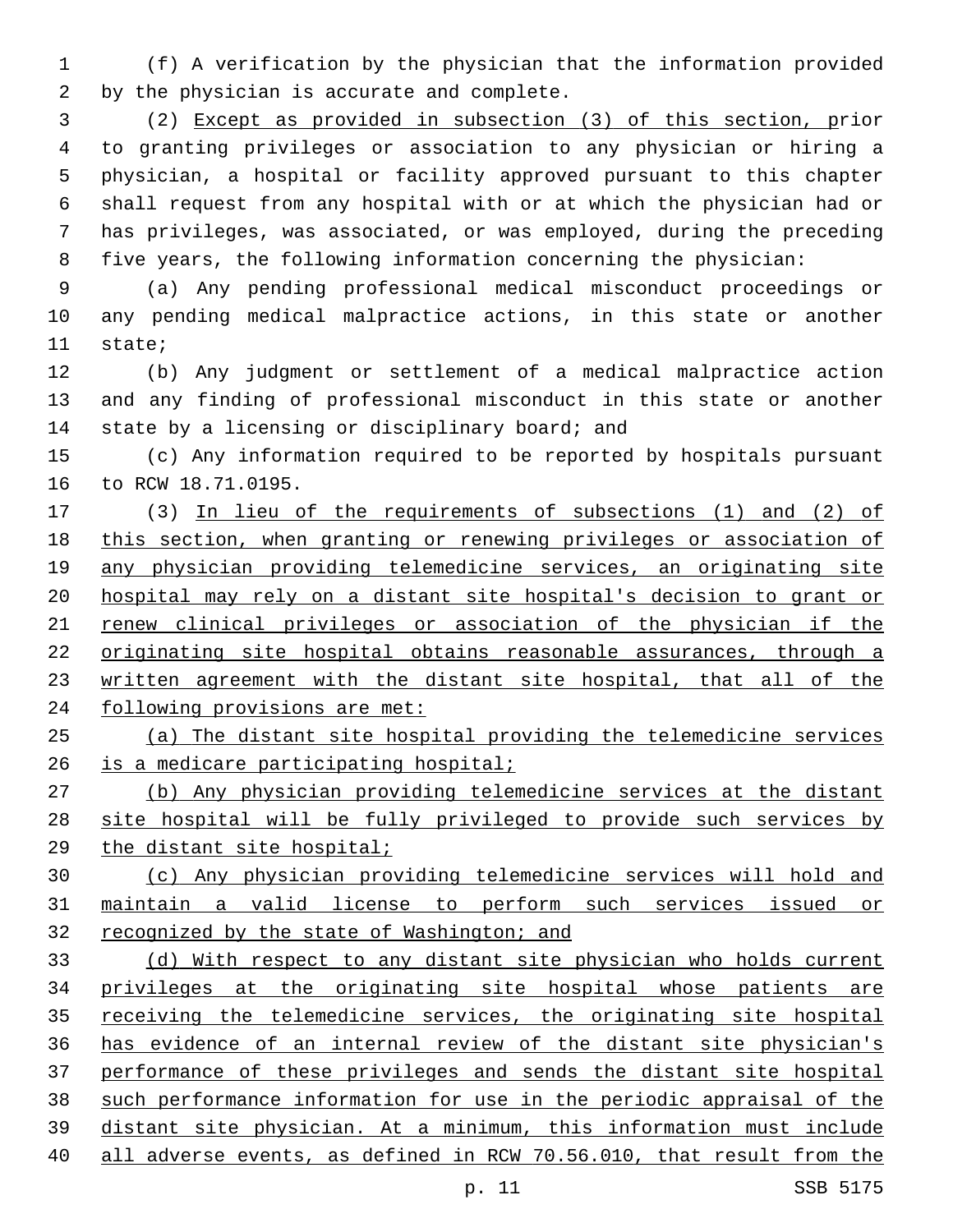telemedicine services provided by the distant site physician to the originating site hospital's patients and all complaints the originating site hospital has received about the distant site physician.4

 (4) The medical quality assurance commission or the board of osteopathic medicine and surgery shall be advised within thirty days of the name of any physician denied staff privileges, association, or employment on the basis of adverse findings under subsection (1) of 9 this section.

 $((+4))$  (5) A hospital or facility that receives a request for information from another hospital or facility pursuant to subsections 12 (1)  $((and -\frac{2}{1})$  through (3) of this section shall provide such information concerning the physician in question to the extent such information is known to the hospital or facility receiving such a request, including the reasons for suspension, termination, or curtailment of employment or privileges at the hospital or facility. A hospital, facility, or other person providing such information in good faith is not liable in any civil action for the release of such 19 information.

 $((+5+))$  (6) Information and documents, including complaints and incident reports, created specifically for, and collected, and maintained by a quality improvement committee are not subject to discovery or introduction into evidence in any civil action, and no person who was in attendance at a meeting of such committee or who participated in the creation, collection, or maintenance of information or documents specifically for the committee shall be permitted or required to testify in any civil action as to the content of such proceedings or the documents and information prepared specifically for the committee. This subsection does not preclude: (a) In any civil action, the discovery of the identity of persons involved in the medical care that is the basis of the civil action whose involvement was independent of any quality improvement activity; (b) in any civil action, the testimony of any person concerning the facts which form the basis for the institution of such proceedings of which the person had personal knowledge acquired independently of such proceedings; (c) in any civil action by a health care provider regarding the restriction or revocation of that individual's clinical or staff privileges, introduction into evidence information collected and maintained by quality improvement committees regarding such health care provider; (d) in any civil